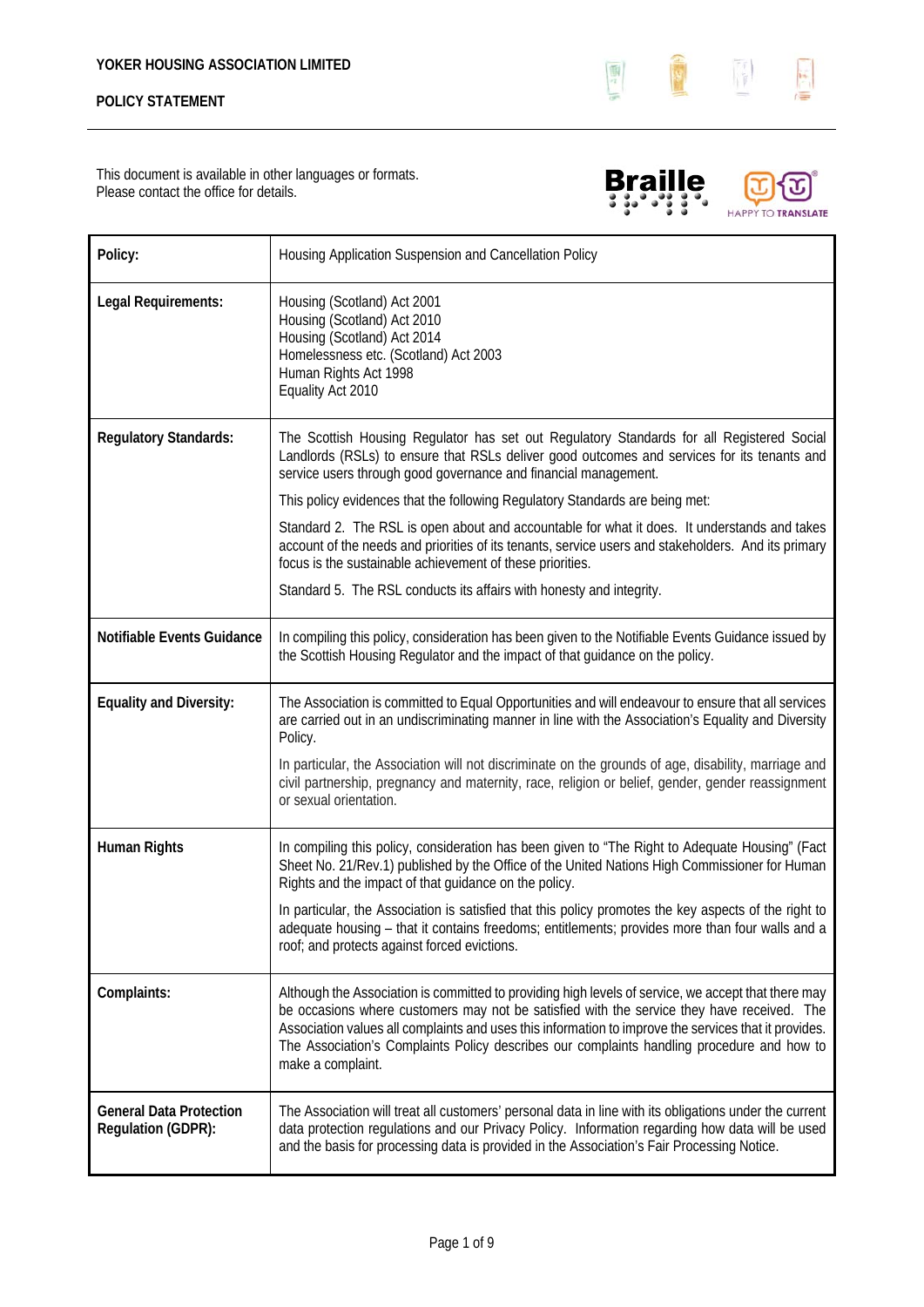

| <b>Policy Author:</b> | Kevin Freeman                                                                                                                                                        |
|-----------------------|----------------------------------------------------------------------------------------------------------------------------------------------------------------------|
| <b>Policy Review:</b> | In order to ensure that any change in circumstances is accommodated this policy will be subject<br>to review every three years in the month of April.                |
| Policy Approval:      | This policy was last reviewed / approved by the Management Committee of Yoker Housing<br>Association Limited at its meeting held on Thursday the 28th of April 2022. |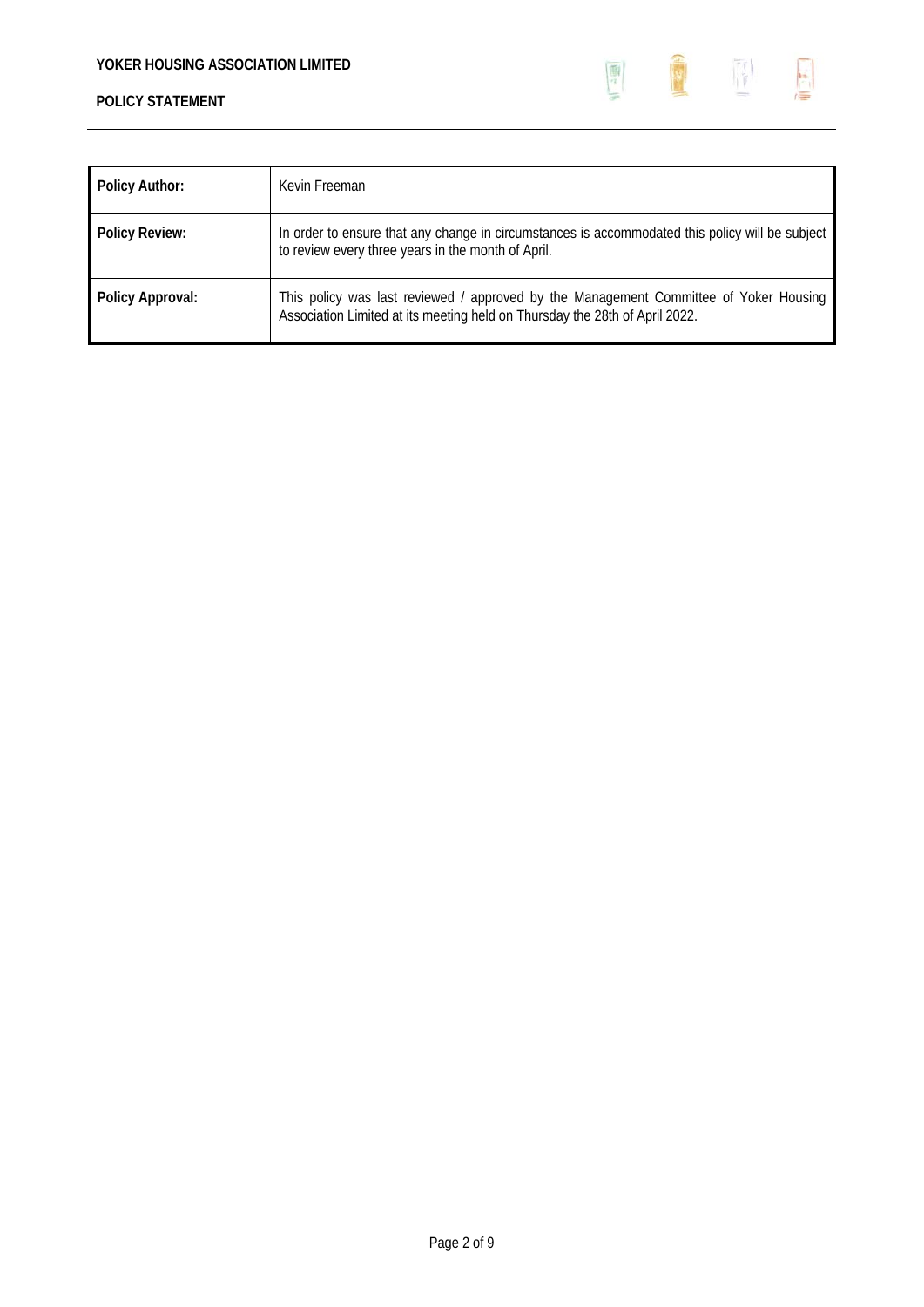## **Statement of Policy Aims / Principles**

The purpose of this policy is to define the grounds the Association will use for the suspension of applicants from receiving an offer of housing and the cancellation of applications to the waiting list. Additionally, it will outline the practices the Association should adopt 5 when dealing with these grounds. This policy will comply with current legislation, statutory guidance and good practice guidance, and will constitute an extension of the Letting Policy.

## **Policy Details**

## 10 **Definition of Suspension**

The definition of suspension is when someone has been assessed for and accepted onto a waiting list, but is advised that he or she will not be eligible for an offer of housing until:

## 15 **•** A specified period has elapsed;

- Their conduct has changed; or
- A change in circumstances has occurred.

Suspensions are NOT:

- Exclusions / cancellations from the waiting list altogether;
- Delays in applications while additional information is being collected;
- Deferrals because the applicant's housing need is in the future rather than the present;
- Based on applicants who have a low or no housing need.

25

20

Suspensions can be separated into two categories:

*Conduct Suspensions* that are restrictions resulting from an action by the person, or in some cases by a member of the person's household. Examples include previous rent arrears or other tenancy related debt; previous behaviour such as anti-social conduct; or 30 | refusal of previous offers of accommodation.

*Eligibility Suspensions* are restrictions which are a result of the applicant's current circumstances. A particular example relates to applicants with support needs, where the landlord is reluctant to offer accommodation unless a support package is in place.

# 35 **Suspension of applicants from an offer of housing**

There are two types of suspensions:

- Statutory suspensions that can be applied at the point in which an applicant is placed on the waiting list; and
- $40$   $\bullet$  Non-statutory suspensions that can be applied at any point during which there is an active housing application.

*Statutory Suspensions - The Association will reserve the right to suspend an application for a period of time from the date of application under any of the following grounds:* 

## 45 Anti-Social Behaviour

Applicants with a history of anti-social behaviour may be suspended from receiving an offer of housing. Where there is evidence that the applicant, a member of their household or visitor to their property has acted in an anti-social manner within the vicinity of a house occupied by the person or has pursued a course of conduct amounting to harassment, the applicant can be suspended for a period 50 on twelve months from the date of application.

The Association may impose a suspension where the person has:

- Acted in an anti-social manner in relation to another person residing in, visiting or otherwise engaged in lawful activity in the locality 55 **of a house occupied by the person.** 
	- Pursued a course of conduct amounting to harassment of another person, or course of conduct which is otherwise anti-social conduct in relation to another person, or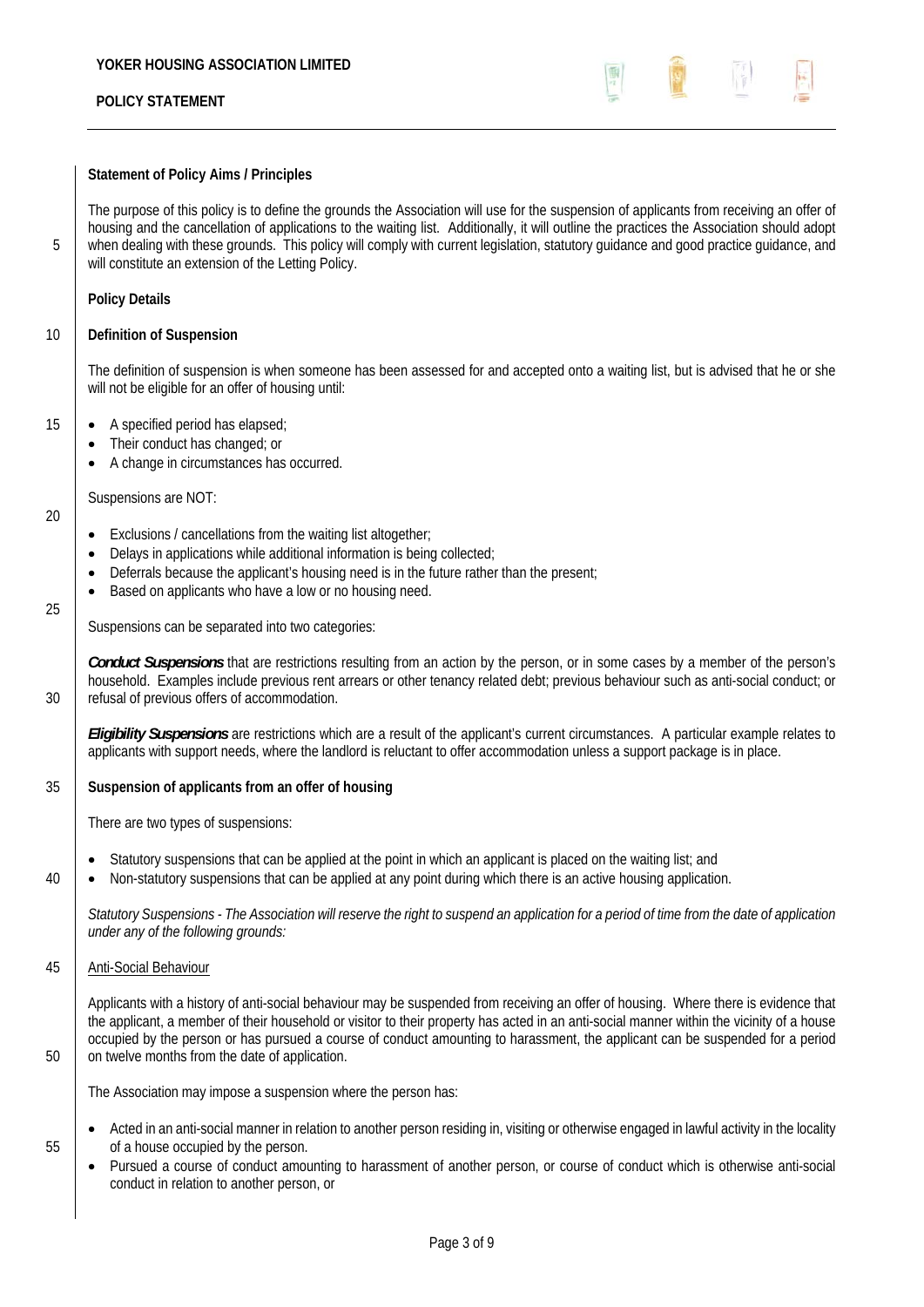## **Suspension of applicants from an offer of housing** (Continued)

• Acted in an anti-social manner, or pursued a course of conduct which is anti-social conduct, in relation to an employee of the Association in the course of making the application.

Anti-social behaviour is defined as an action or course of conduct causing or likely to cause alarm, distress, nuisance or annoyance. Conduct in this context includes things which a person has said as well as physical actions. A course of conduct must involve antisocial behaviour on at least two occasions.

- 10 The Association may impose a suspension in the following circumstances:
	- Drug-dealing from a tenancy;
	- Prostitution from a tenancy;
	- Fire-raising;
- 15 **•** Causing nuisance and disturbance to neighbours;
	- Extensive damage to a landlord's property; or
	- Harassment of or threats to neighbours.

The Association will use the following criteria in judging whether or not an applicant should be suspended from receiving an offer of 20 housing:

- The nature, frequency and duration of the conduct;
- When the conduct took place:
- The extent to which the conduct is the consequence of acts or omissions of people other than the tenant;
- $25$   $\bullet$  The affect which the conduct is having on other people;
	- Any alternative action taken by their landlord to address the conduct.

The Association will collect and consider all relevant evidence before judging whether or not an applicant should be suspended from receiving an offer of housing. The Association will consider the following:

## 30

5

- Whether the applicant was suspended from a previous tenancy because of anti-social behaviour;
- Whether a Decree has been granted against the applicant for anti-social behaviour;
- Whether an Anti-social behaviour order (ASBO) has been granted against the applicant;
- Whether the applicant had been served with a Notice of Proceedings for anti-social behaviour;
- 35 **•** Relevant evidence from Police or fire authority reports.

Applicants who are suspended under this ground have the right of appeal against their suspension to the Sheriff.

## Previous Convictions

An applicant who has previously been convicted may be suspended from receiving an offer for a period of twelve months from the date of application.

An applicant may be suspended if they or someone living with them has been convicted of:

45

40

- Using a house or allowing it to be used for illegal or immoral purposes; or
- An offence punishable by imprisonment which was committed in, or in the locality of, a house occupied by the person.

Before deciding whether or not to impose a suspension the Association will consider the nature of the crime and whether the behaviour 50 that led to the conviction has had an impact on the people living in, or in the locality of, the house.

Punishable by imprisonment means that the offence carries imprisonment as a possible penalty. A prison sentence does not need to have been imposed.

55 Applicants who are suspended under this ground have the right of appeal against their suspension to the Sheriff.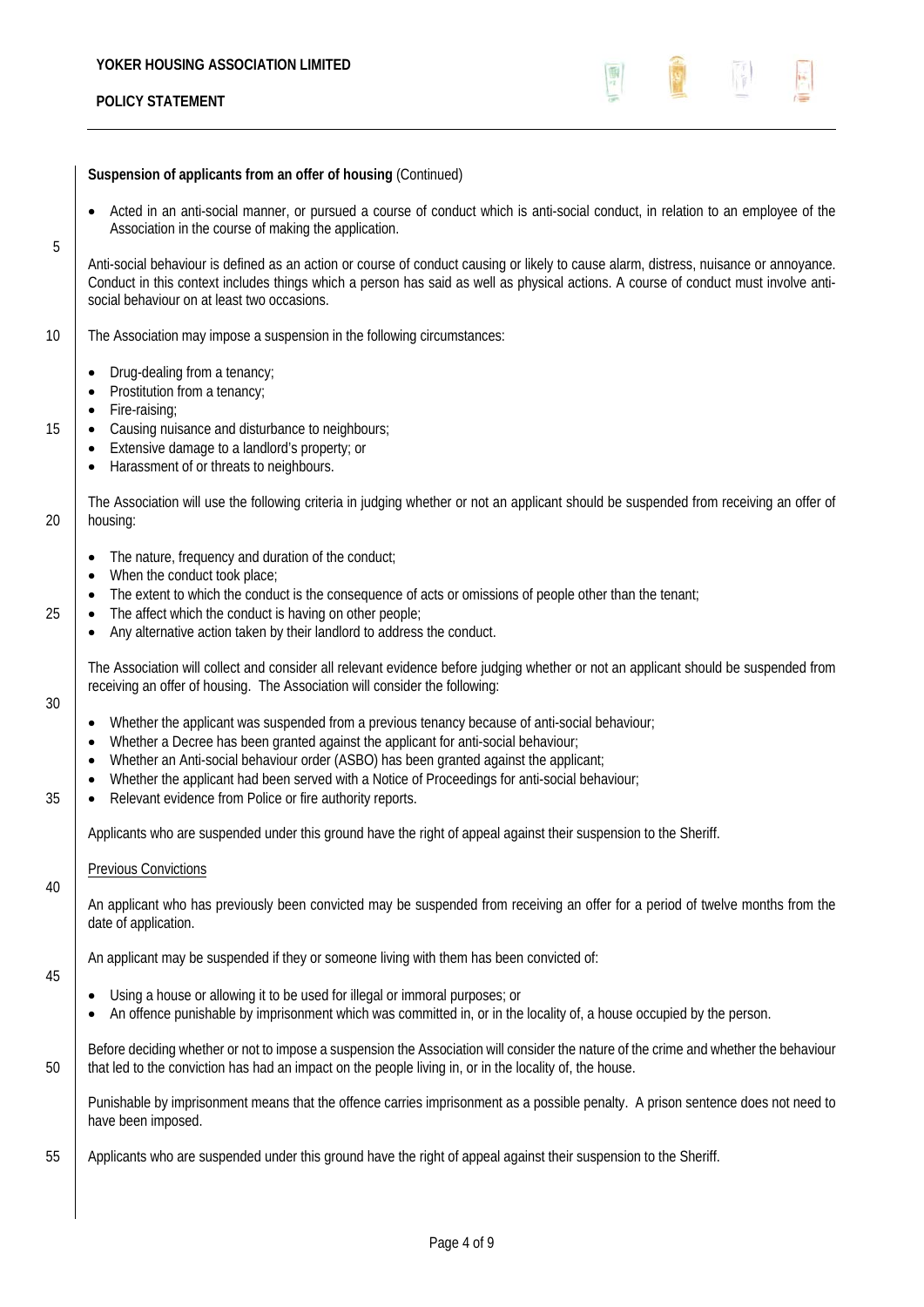

## **Suspension of applicants from an offer of housing** (Continued)

## Order for Recovery of Possession

- 5 An applicant may be suspended from receiving an offer for a period of twelve months from the date of application where an order for recovery of possession has been made against them in proceedings under the following acts:
	- The Housing (Northern Ireland) Order 1983
	- The Housing Act 1985
- 10 **•** The Housing (Scotland) Act 1987
	- The Housing (Scotland) Act 1988
	- The Housing (Scotland) Act 2001

The Association will consider each case on its merits so that individual circumstances can be taken into account when deciding on 15 whether or not to impose a suspension. When considering whether or not to impose a suspension the Association will give consideration to when the order for recovery of possession was granted and the reason why the order was granted.

Applicants who are suspended under this ground have the right of appeal against their suspension to the Sheriff.

## 20 | Abandoning or Neglecting a Property

An applicant may be suspended from receiving an offer for a period of twelve months from the date of application where:

- Their previous tenancy has been terminated by their landlord under section 18(2) of the Housing (Scotland) Act 2001.
- 25 **•** The persons interest in a tenancy has been terminated by the landlord under section 20(3) of the Housing (Scotland) Act 2001 (abandonment by a joint tenant).
	- The applicant was a tenant and a court has granted an order for recovery of possession on the ground set out in paragraph 3 or 4 of schedule 2 of the Housing (Scotland) Act 2001 (deterioration of the property due to neglect, or deterioration of furniture due to ill-treatment).

Applicants who are suspended under this ground have the right of appeal against their suspension to the Sheriff.

## Rent Arrears and Tenancy Charges

30

- 35 Applicants with rent arrears of one month or more, or other tenancy related debt equivalent to one month's rent or more, may be suspended from receiving an offer of housing unless the Association is satisfied that a repayment arrangement has been established and has been adhered to for a period of three months, and the applicant is continuing to make payment in accordance with the agreement.
- 40 The Association will always be prepared to offer the applicant an opportunity to enter into a formal agreement to pay off tenancy debt.

Tenancy related debts include:

- Service charges;
- 45 **•** Rechargeable repairs;
	- Costs of clearing an abandoned house;
	- Costs of cleaning a house (a tenant is required to leave a house clean and tidy and in good decorative order and is liable for costs of doing this where the property has been left in poor condition).
	- Heating charges;
- 50 Factoring or property management charges relating to Yoker Housing Association properties.
	- Tenancy debt that has previously been written-off.

The Association will not suspend an applicant from receiving an offer where:

- 55 **An applicant had rent arrears or other tenancy debt but that amount has been paid off**;
	- There was rent arrears or tenancy debt, but it is equivalent to or less than a month's rent;
	- There was rent arrears or tenancy debt, but an arrangement has been made to pay it off and that agreement has been kept to for at least three months and is continuing to be kept to;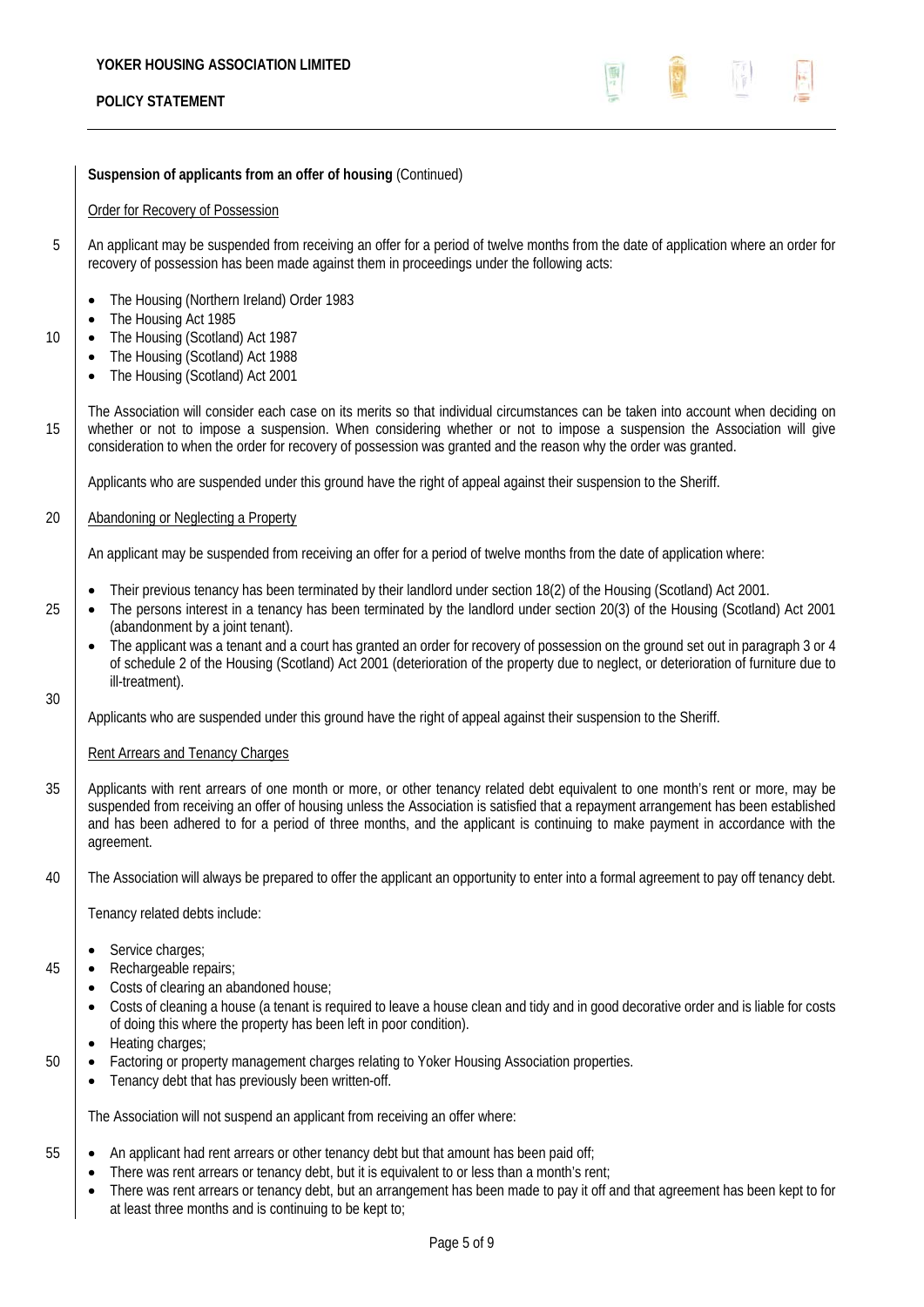

**Suspension of applicants from an offer of housing** (Continued) • The debt is not directly linked to the tenancy of the house (e.g. mortgage arrears or council tax arrears); Where the debt was not the responsibility of the applicant as a tenant or joint tenant; 5  **•** Where arrears were generated from overpayments that were clearly a result of errors made by Housing Benefit administration; The debts are for homeless people from temporary accommodation. In seeking evidence of any outstanding tenancy debts and repayment schedules the Association will contact other landlords with whom the applicant has or has had a tenancy. 10 Applicants who are suspended under this ground have the right of appeal against their suspension to the Sheriff. False or Misleading Information 15 The Association will suspend any applicant from receiving an offer of housing for a period of twelve months from the date of application if they have been found to have deliberately provided false or misleading information. Examples of information deliberately withheld by an applicant may include previous or outstanding debts, poor tenancy conduct or not declaring an additional tenancy held by a member of the applicant's family seeking re-housing. 20 Applicants who are suspended under this ground have the right of appeal against their suspension to the Sheriff. Offers of Housing 25 An applicant who has failed to respond to or has refused two offers without good reason may be suspended from receiving a further offer of housing for a period of twelve months from the date of application. Applicants who are suspended under this ground have the right of appeal against their suspension to the Sheriff. 30 *Non-statutory Suspensions - The Association will reserve the right to suspend an application under any of the following grounds:*  Anti-Social Behaviour Applicants with a history of anti-social behaviour may be suspended from receiving an offer of housing. Where there is evidence that 35 the applicant, a member of their household or visitor to their property has acted in an anti-social manner within the vicinity of a house occupied by the person or has pursued a course of conduct amounting to harassment, the applicant can be suspended for a period on twelve months. The Association may impose a suspension where the person has: 40 Acted in an anti-social manner in relation to another person residing in, visiting or otherwise engaged in lawful activity in the locality of a house occupied by the person. Pursued a course of conduct amounting to harassment of another person, or course of conduct which is otherwise anti-social conduct in relation to another person, or 45 **•** Acted in an anti-social manner, or pursued a course of conduct which is anti-social conduct, in relation to an employee of the Association in the course of making the application. Anti-social behaviour is defined as an action or course of conduct causing or likely to cause alarm, distress, nuisance or annoyance. Conduct in this context includes things which a person has said as well as physical actions. A course of conduct must involve anti-50 Social behaviour on at least two occasions. 55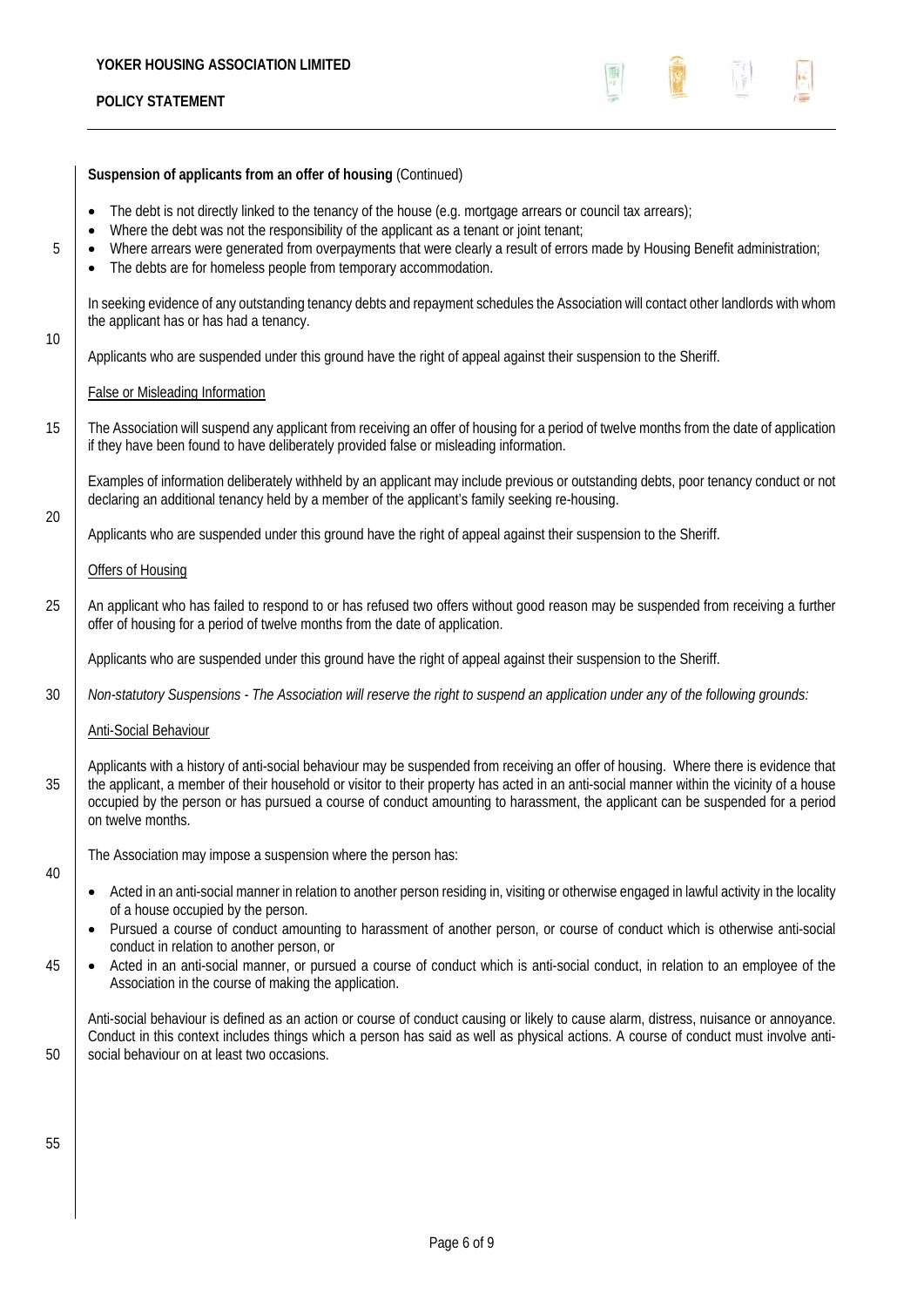

# **Suspension of applicants from an offer of housing** (Continued)

The Association may impose a suspension in the following circumstances:

- 5 **•** Drug-dealing from a tenancy;
	- Prostitution from a tenancy;
	- Fire-raising;
	- Causing nuisance and disturbance to neighbours;
	- Extensive damage to a landlord's property; or
- 10 **•** Harassment of or threats to neighbours.

The Association will use the following criteria in judging whether or not an applicant should be suspended from receiving an offer of housing:

- 15 **•** The nature, frequency and duration of the conduct;
	- When the conduct took place;
	- The extent to which the conduct is the consequence of acts or omissions of people other than the tenant;
	- The affect which the conduct is having on other people;
	- Any alternative action taken by the landlord to address the conduct.

The Association will collect and consider all relevant evidence before judging whether or not an applicant should be suspended from receiving an offer of housing. The Association will consider the following:

- Whether the applicant was suspended from a previous tenancy because of anti-social behaviour;
- 25 **•** Whether a Decree has been granted against the applicant for anti-social behaviour;
	- Whether an Anti-social behaviour order (ASBO) has been granted against the applicant;
	- Whether the applicant had been served with a Notice of Proceedings for anti-social behaviour;
	- Relevant evidence from Police or fire authority reports.

# 30 Rent Arrears and Tenancy Charges

Applicants with rent arrears of one month or more, or other tenancy related debt equivalent to one month's rent or more, may be suspended from receiving an offer of housing unless the Association is satisfied that a repayment arrangement has been established and has been adhered to for a period of three months, and the applicant is continuing to make payment in accordance with the 35 agreement.

 $20$ 

The Association will always be prepared to offer the applicant an opportunity to enter into a formal agreement to pay off tenancy debt.

Tenancy related debts include:

- 40
- Service charges;
- Rechargeable repairs;
- Costs of cleaning a house (a tenant is required to leave a house clean and tidy and in good decorative order and is liable for costs of doing this where the property has been left in poor condition).
- 45 **•** Costs of clearing an abandoned house;
	- Heating charges:
	- Factoring or property management charges relating to Yoker Housing Association properties.
	- Tenancy debt that has previously been written-off.
- 50 The Association will not suspend an applicant from offer where:
	- An applicant had rent arrears or other tenancy debt but that amount has been paid off;
	- There was rent arrears or tenancy debt, but it is equivalent to or less than a month's rent;
- There was rent arrears or tenancy debt, but an arrangement has been made to pay it off and that agreement has been kept to for 55 at least three months and is continuing to be kept to;
	- The debt is not directly linked to the tenancy of the house (e.g. mortgage arrears or council tax arrears);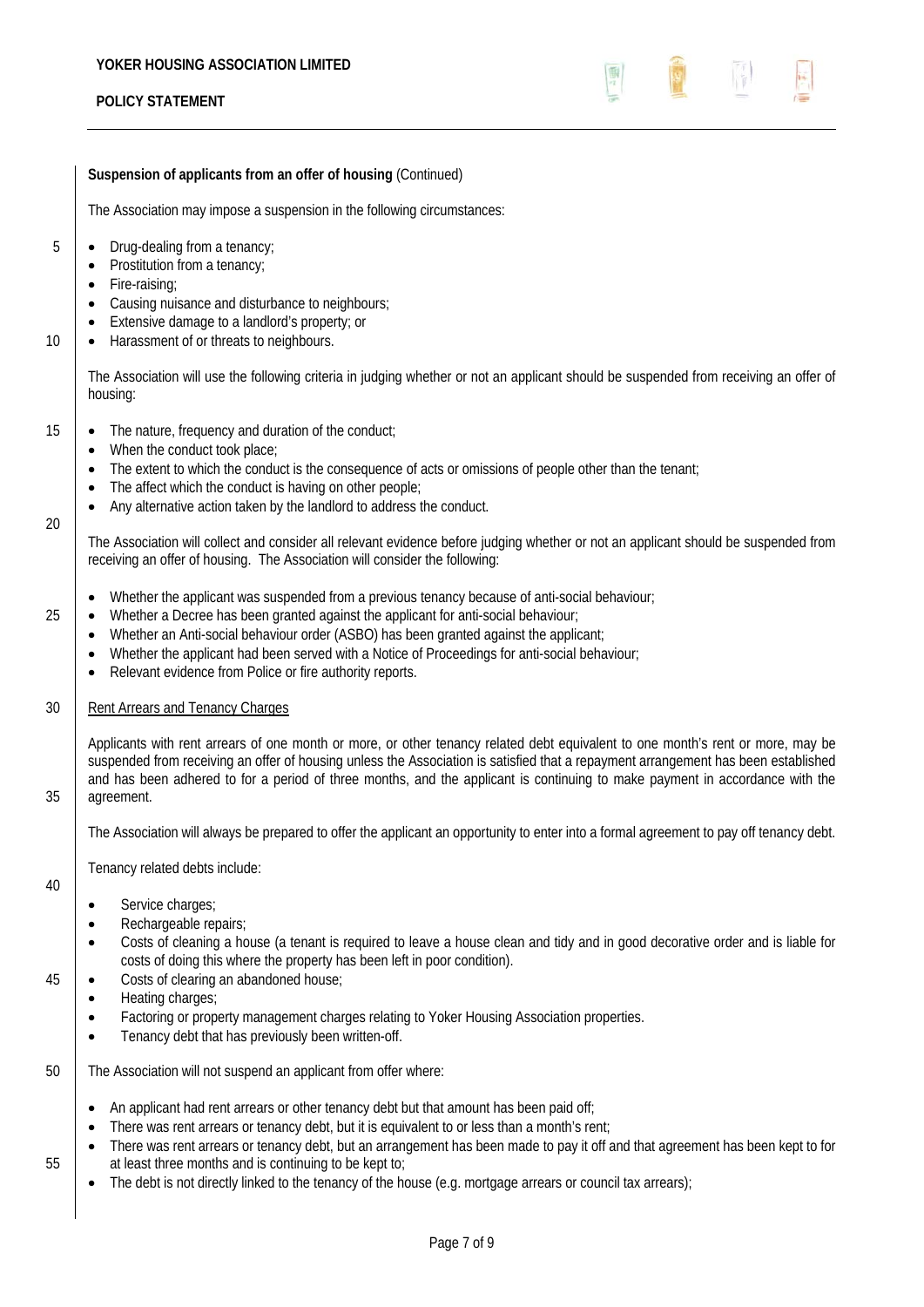

## **Suspension of applicants from an offer of housing** (Continued)

- Where the debt was not the responsibility of the applicant as a tenant or joint tenant;
- Where arrears were generated from overpayments that were clearly a result of errors made by Housing Benefit administration;
- $\overline{5}$   $\overline{5}$   $\overline{5}$  The debts are for homeless people from temporary accommodation.

In seeking evidence of any outstanding tenancy debts and repayment schedules the Association will contact other landlords with whom the applicant has or has had a tenancy.

## 10 | Aggression / Violence / Threats of Violence

The Association reserves the right to suspend an applicant from receiving an offer of housing and re-evaluate applications where the applicant verbally or physically abuses any staff or Committee members.

15 Each case will be assessed on its own individual merits but the following grounds will be considered:

- The level and seriousness and the circumstances in which the conduct arose (i.e. threatening behaviour may be an applicant's symptoms of mental ill health or even momentary expression of frustration from someone under extreme stress);
- Whether or not police action should be pursued against the applicant.

## False or Misleading Information

The Association will suspend any applicant from receiving an offer of housing for a period of one year, if they have been found to have deliberately provided false or misleading information. Any applicant found to have deliberately withheld information relevant to their 25 housing circumstances will also be suspended from receiving an offer of housing for a period of one year.

Examples of information deliberately withheld by an applicant may include previous or outstanding debts, poor tenancy conduct or not declaring an additional tenancy held by a member of the applicant's family seeking re-housing.

## 30 Offers of Housing

20

35

In order to restrict the number of offers being refused by applicants the Association promotes choice within the allocation process. However, any applicant who either fails to respond to or refuses two offers of housing without good reason will be suspended from receiving a further offer of housing for a period of one year from the date the second offer was refused.

## Housing Needs

Due to the Association's low turnover of stock together with restrictions on the size and types of houses available, there are obvious restrictions to household sizes that the Association can accommodate. The Association may therefore be unable to meet the housing 10 needs of applicants within its present or proposed housing stock profile. In such cases where housing need cannot be met an applicant may be suspended from receiving an offer of housing.

## Housing Support

<sup>45</sup> The Association will accept applications from vulnerable groups that may require housing support to allow them to maintain a tenancy within the community. The Association would therefore expect support packages to be in place from relevant agencies. If the Association feels that no support package or an unsuitable support package is in place then it reserves the right to suspend that applicant from receiving an offer of housing until it is judged that the housing support needs of the applicant can be met.

## 50 Deferral

An applicant may request that they remain on the waiting list but are suspended from receiving an offer of accommodation at a particular point in time. An applicant can request that their application is deferred for a set period of time or until further notice.

## Applicants in Low or No Housing Need

55

Applicants with little or no housing need and who can be described as adequately housed are still entitled to apply and be included on the housing register. However, to reduce frustration and unrealistic expectations, they should also be advised of the full range of housing options available and be given a realistic view of the possibility of being housed.